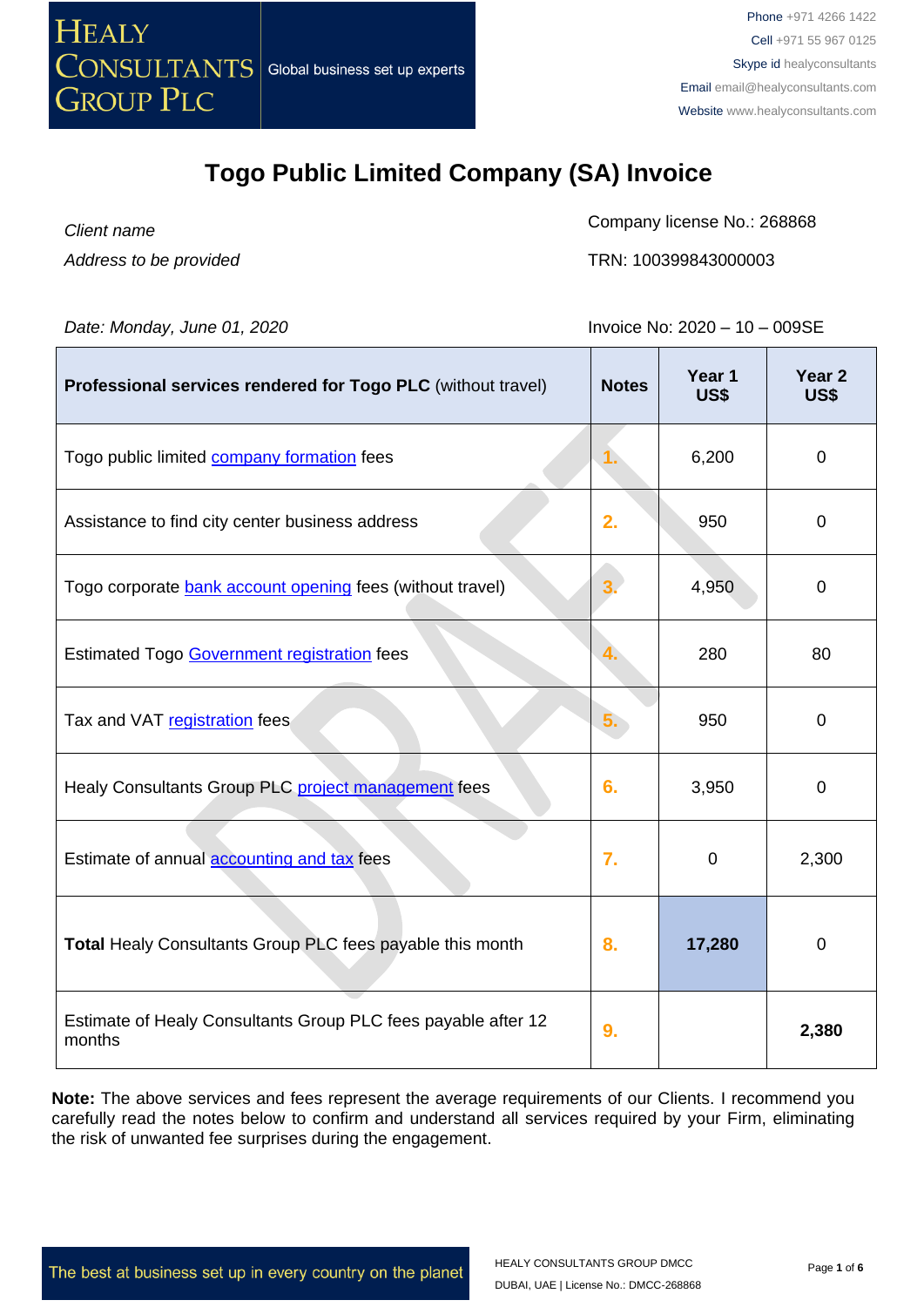

#### *Notes to invoice above*

**1.** Healy Consultants Group PLC fees to efficiently and effectively complete Togo company registration within [six weeks](http://www.healyconsultants.com/togo-company-registration/fees-timelines/) by i) choosing the optimum regulatory license for our Client's business ii) reserving a company name with the Chamber [of Commerce](http://www.ccit.tg/)  $\overline{iii}$  settling our accountant and lawyer fees and  $\overline{iv}$ ) preparing a high quality company incorporation application for the Chamber of Commerce.

All [engagement fees](http://www.healyconsultants.com/company-registration-fees/) are agreed and paid up front and agree to the fees published on our country web pages. Consequently, there are no hidden fees, surprises or ambushes throughout the engagement. All engagement deadlines are agreed up front in the form of a [detailed project plan,](http://www.healyconsultants.com/index-important-links/example-project-plan/) mapping out [deliverables](http://www.healyconsultants.com/deliverables-to-our-clients/) by week throughout the engagement term.



Every week during the engagement, Healy Consultants Group PLC will email our Client a [detailed](http://www.healyconsultants.com/index-important-links/weekly-engagement-status-email/)  [status update.](http://www.healyconsultants.com/index-important-links/weekly-engagement-status-email/) Our Client is immediately informed of engagement problems together with solutions. Your dedicated engagement manager is reachable by phone, Skype, live chat and email and will communicate in your preferred language.

- **2.** Before company incorporation is complete, the Togo Government must review and approve a lease agreement for office premises. If your Firm requires this service from Healy Consultants Group PLC, our one-time fee amounts to US\$950. The monthly rent thereafter will be paid independently and directly to the landlord by our Client. An estimate of such a rental for a space of 10 sqm for one employee is US\$1,500 per month.
- **3.** Healy Consultants Group PLC will be pleased to open a Togo corporate bank account without our Client travel. It is a time consuming task, and Healy Consultants Group PLC will shelter our Client from the associated administrative challenges. As you can appreciate, it is a difficult task to obtain bank account approval through a newly formed company when shareholders, directors and bank signatories reside overseas. Healy Consultants Group PLC will prepare a business plan for the bank to optimize the probability of corporate bank account approval. Depending on our Client's business and nationality, there is a 20% probability the banks will request a bank signatory to travel for a one-hour bank interview. Healy Consultants Group PLC will try its best to negotiate with the bank for a travel exemption. If our Client must travel to Togo for corporate bank account opening, Healy Consultants Group PLC will refund our Client US\$950.

If our Client is not comfortable with only a Togo corporate bank account, Healy Consultants Group PLC will be pleased to open [an international corporate bank account](http://www.healyconsultants.com/international-banking/) outside Togo. Examples include New York, Germany, Liechtenstein, Austria, Bulgaria, South Africa, Australia, London, South America or Dubai. All banks will be top tier banks in these countries with excellent internet banking services. Example of our global banking partners include HSBC, Standard Chartered Bank, Citibank, Barclays, ANZ bank, VTB bank, UBS, Credit Suisse.

The banks enjoys ultimate power of approval of corporate bank account applications. Consequently, guaranteed success is outside of Healy Consultants Group PLC' control. What is inside our control is the preparation and submission of a high-quality bank application that maximizes the likelihood of approval. To date, we enjoy a 100% approval record because of [our global banking relationships](http://www.healyconsultants.com/international-banking/corporate-accounts/) and determination.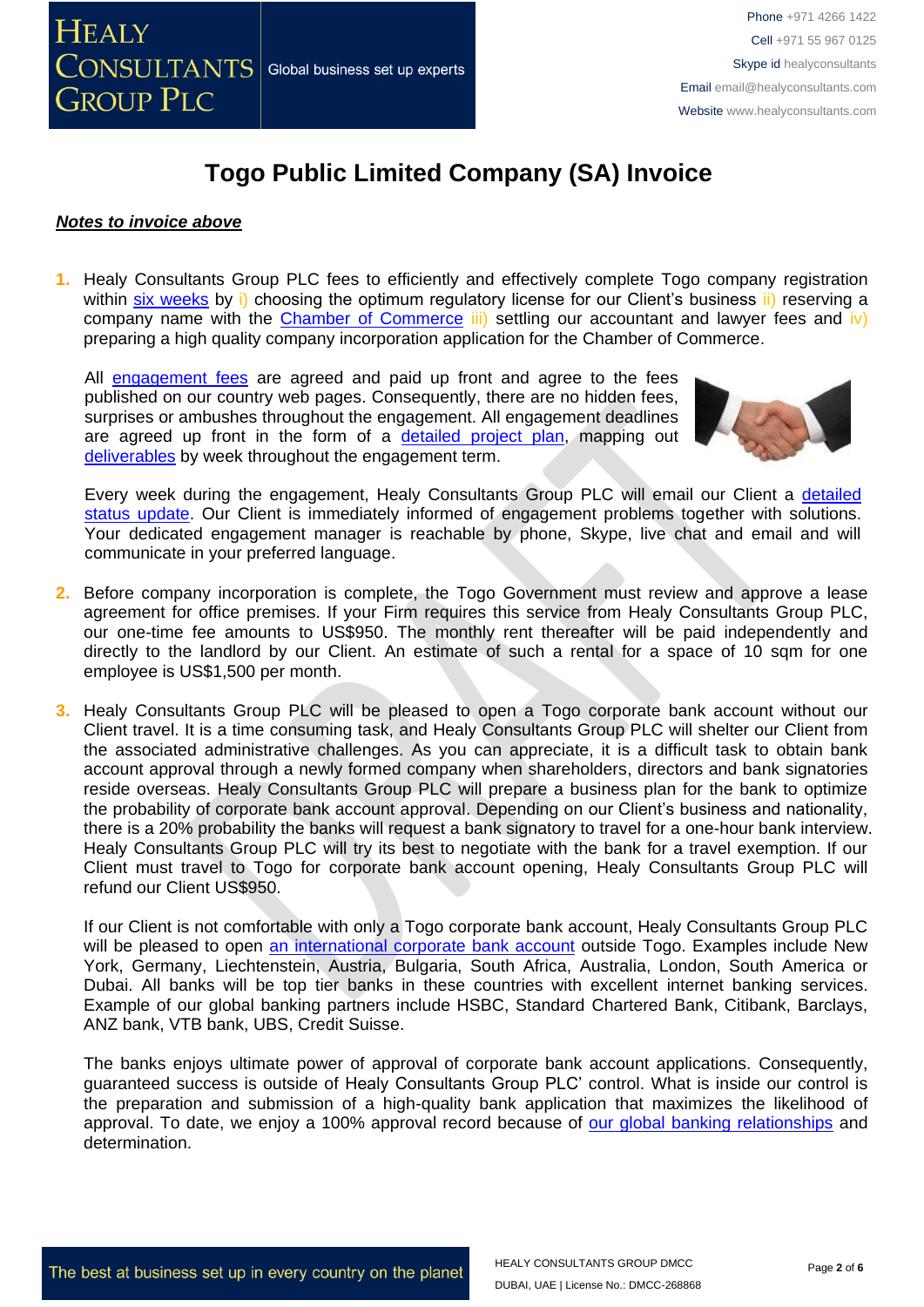



**HSBC M** The world's local bank



Global banks continue to tighten corporate bank account opening procedures, their internal compliance departments completing more thorough due diligence of Clients. Consequently, our Clients should expect the bank account approval period to take up to 4 weeks. Furthermore, global banks now require evidence of proof of business in the country where the corporate bank account will be, including sales contracts or lease agreement.

- **4.** This fee is an estimate of government costs payable during your Firm's engagement. For transparency purposes, all government fee payments will be supported by original receipts and invoices. Examples of government costs include **i)** notarize company deeds with Togolese Public Notary and **ii)** pay the registration fees with the [Chambre de Commerce et d'Industrie du Togo.](http://www.ccit.tg/) Following engagement completion, Healy Consultants Group PLC will refund our Client any excess of funds received over actual Government costs paid.
- 5. In accordance with Togo Tax Law *Directive n°02/ 98/CM/UEMOA* du 22 décembre 1998, each entitv must register for corporate tax and VAT at the Togo [Ministry of Finance.](http://www.republicoftogo.com/Toutes-les-rubriques/Finances)
- **6.** Healy Consultants Group PLC project management fees relate to time and resources dedicated to:
	- **a.** thoroughly researching and planning Togo business set up for our Client;
	- **b.** devising strategies to **i)** minimise the total engagement period **ii)** complete the engagement without our Client travelling and **iii)** avoid the need for a specific regulatory license;
	- **c.** Negotiating with the Togo government **i)** a low level of share capital requirements and **ii)** avoiding the need for a Togolese national [shareholder;](http://www.healyconsultants.com/corporate-advisory-services/nominee-shareholders-directors/national-shareholder-services/)
	- **d.** Drafting a feasibility study, neccesary for the pre-approval process;
	- **e.** agreeing the optimum corporate structure with our Client;
	- **f.** submitting a high-quality branch incorporation application to the [Chamber of Commerce;](http://www.ccit.tg/)
	- **g.** choosing the optimum regulatory license for our Client's business activities;
	- **h.** injecting the paid up share capital on our Client's behalf;
	- **i.** collating and supervising the legalisation and attestation and translation of Client documents;
	- **j.** weekly detailed engagement [status updates](http://www.healyconsultants.com/index-important-links/weekly-engagement-status-email/) to our Client and weekly Friday conference calls;
	- **k.** payment of retainer fees to multiple local lawyers and accountants;
	- **l.** ensuring our Client complies with local regulations and legally owns and controls the new entity;
	- **m.**ascertaining the specific accounting, tax, legal and compliance considerations;
	- **n.** finding solutions to [challenges that occur](http://www.healyconsultants.com/engagement-project-management/) throughout the engagement;
	- **o.** determining the local and international tax obligations of the new entity, including corporate income tax, payroll taxes, withholding tax and sales taxes.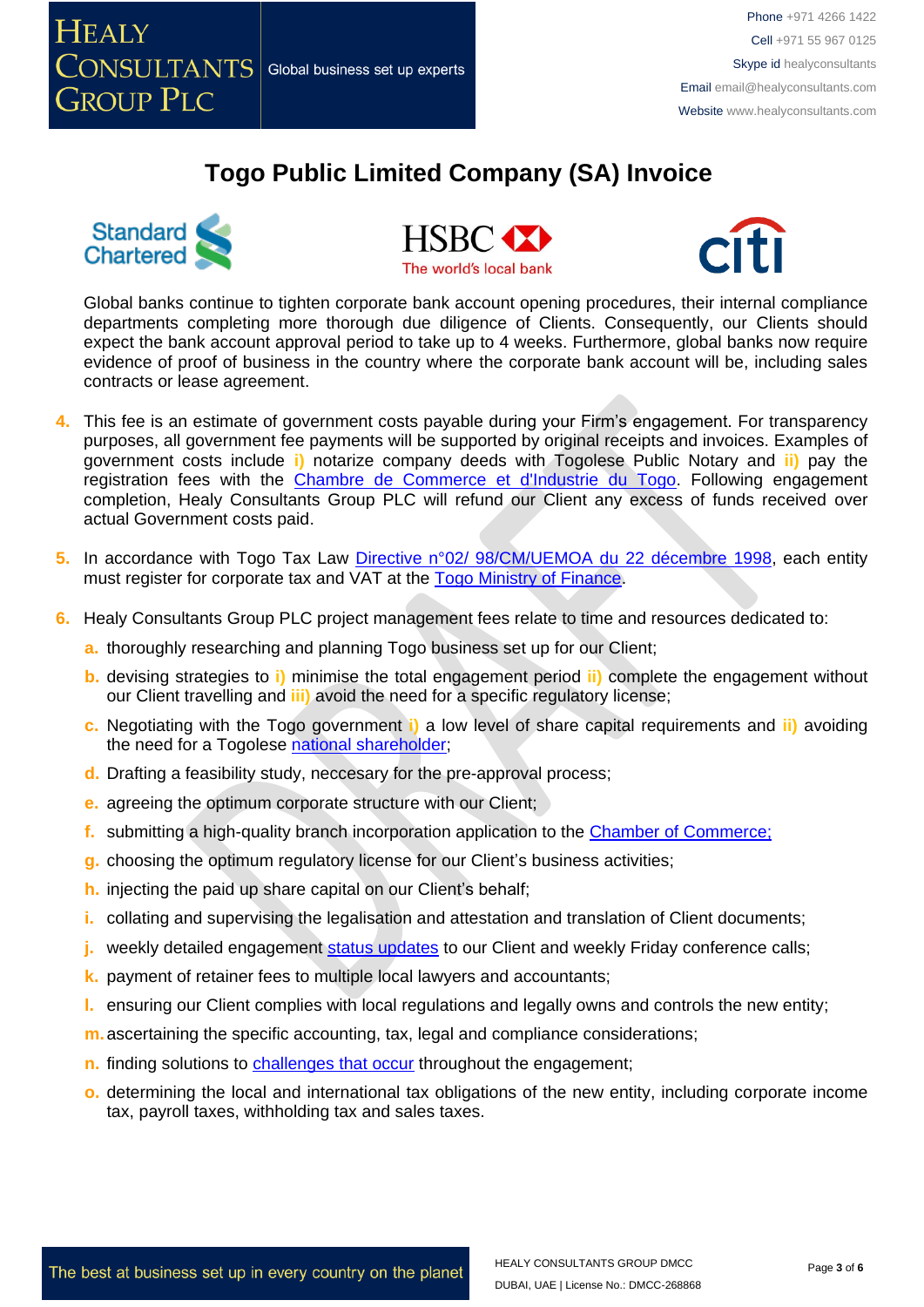

**7.** For an active trading company, these accounting and tax fees are an estimate of Healy Consultants Group PLC fees to efficiently discharge your annual company accounting and tax obligations. Following receipt of a set of draft accounting numbers from your company, Healy Consultants Group PLC will more accurately advise accounting and tax fees. For a dormant company, Healy Consultants Group PLC fees are only US\$950.



- **8.** All fees quoted in this invoice correspond to fees quoted [on Healy Consultants Group PLC's](http://www.healyconsultants.com/company-registration-fees/) website. Please review this invoice carefully to identify errors. During the rush of the business day, it is possible that our Firm inadvertently made fee calculation errors, typing errors or omitted services or fee payments from Clients. In the unfortunate event you identify invoice errors, please revert to me directly re the same. I apologize in advance if I or my staff made invoice errors.
- **9.** Assuming our Clients re-engage Healy Consultants Group PLC in year 2, this fee is an estimate of the fees payable next year, 12 months after the date of company registration.
- **10.** The fees quoted in this invoice are a prediction of the fees required to efficiently and effectively complete this engagement in a timely manner. If during the engagement Healy Consultants Group PLC realizes that the project is more complex than anticipated, requiring a large additional investment of time, my Firm will revert to request additional fees. If Healy Consultants Group PLC completes the engagement faster and more easily than expected, Healy Consultants Group PLC is happy to refund some fees to our Client.
- **11.** Engage Healy Consultants Group PLC to [project manage](http://www.healyconsultants.com/project-manage-engagements/) business set up in every country on the planet. We are the best in the [world](http://www.healyconsultants.com/best-in-the-world/) at what we do, timely completing the A to  $Z$  of every country engagement.
- **12.** In accordance with Togo's [Code des investissements Loi n° 89-22 du 31 octobre 1989,](http://www.droit-afrique.com/images/textes/Togo/Togo%20-%20Code%20des%20investissements.pdf) the issued share capital of US\$1,800 (FCFA1million) must be deposited to the company bank account before company incorporation. To optimize engagement efficiency and minimize delays, Healy Consultants Group PLC is happy to deposit these funds on behalf of our clients.
- 13.If our Client and Healy Consultants Group PLC properly plan this engagement, our Clients will *not* have to travel during this engagement. Healy Consultants Group PLC will efficiently complete company registration and corporate bank account opening in a timely manner without our Client presence. Instead, our Client will need to **i)** sign and get documents legalized in the embassy in their country of origin and **ii)** courier the originals to Healy Consultants Group PLC office.

![](_page_3_Picture_11.jpeg)

- **14.** Depending on our Client's business and nationality, the Government may require a special regulatory license to carry on your business in the country. Healy Consultants Group PLC will assist our Client secure license approval; there may be additional engagement fees. However, the Government enjoys ultimate power of approval of company registrations and business licenses.
- **15.** If our Client requires [nominee shareholder and director services,](http://www.healyconsultants.com/corporate-outsourcing-services/nominee-shareholders-directors/) Healy Consultants Group PLC will be pleased to assist. Our fee for professional, passive nominee corporate shareholder amounts to US\$2,100 per annum. Our fee to be both nominee director and shareholder amounts to US\$6,600 per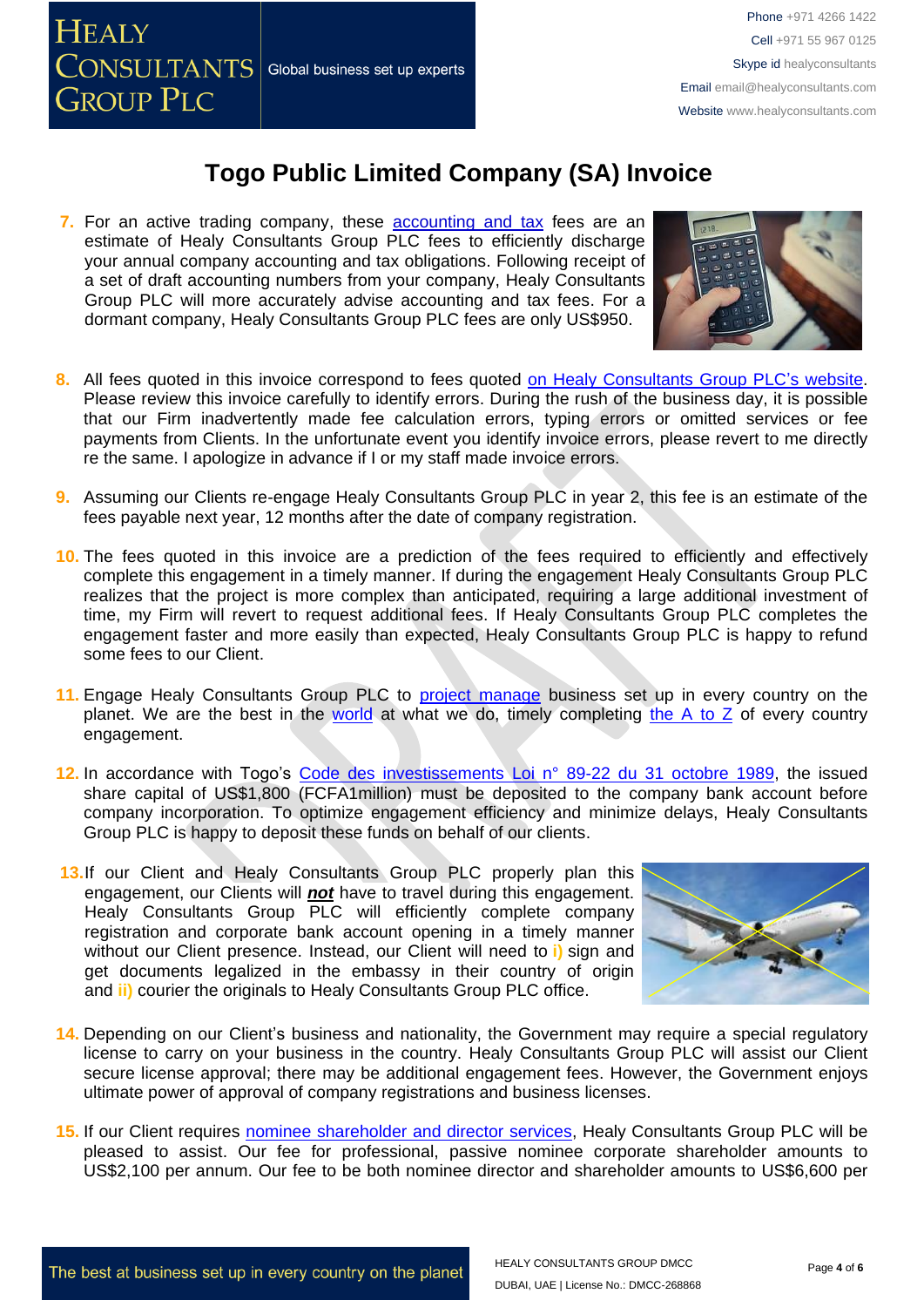annum. Being the sole shareholders and sole director of a Client's company exposes Healy Consultants Group PLC to reputation, litigation and financial risk.

- **16.** Monthly, quarterly and mid-year Government tax obligations include monthly and quarterly payroll reporting, VAT and corporation tax return filing. If you need our help, Healy Consultants Group PLC can complete monthly Government reporting for a monthly fee of US\$860. Healy Consultants Group PLC monthly support will include i) receiving in Dropbox the monthly invoices from our client ii) labelling monthly bank statement transactions iii) preparing and submitting VAT returns and iv) submitting monthly employee payroll reporting.
- **17.** It is important our Clients are aware of their personal and corporate tax obligations in their country of residence and domicile. Let us know if you need Healy Consultants Group PLC help to clarify your local and international annual tax reporting obligations.
- **18.** If required, Healy Consultants Group PLC will be pleased to assist your firm to secure employee visa approvals. Our fee is US\$2,950 for the first employee, US\$1,950 for the second employee, US\$950 per employee thereafter. Our employee visa fees includes preparation of a quality visa application and submitting to the correct Government immigration officers. The Government enjoys ultimate power of approval of visa applications. Consequently, guaranteed success is outside of Healy Consultants Group PLC' control. What is inside our control is the preparation and submission of a high quality immigration visa application that maximizes the likelihood of visa approval.
- **19.** During the engagement, shareholders' and directors' documents may need to be translated into French; before the Government and Bank approves company registration and corporate bank account opening respectively. Consequently, our Client should budget for possible additional translation and embassy attestation fees. Either our Client or Healy Consultants Group PLC can complete this administrative task.

As always, Healy Consultants Group PLC will negotiate with all third parties to eliminate or reduce additional engagement costs. For transparency purposes, all third-party fee payments will be supported by original receipts and invoices. Examples of possible third-party payments include **i)** embassy fees **ii)** notary public costs **iii)** official translator fees.

- **20.** Some of our Clients require an [immediate Togo](http://www.healyconsultants.com/turnkey-solutions/) solution. With this strategy, within a day Healy Consultants Group PLC can supply our Client **i)** an existing dormant Togo company number and **ii)** an already approved Togo corporate bank account number and **iii)** a business address. Turnkey solutions are attractive to those entrepreneurs who wish to immediately close a country deal, sign a contract or invoice a customer.
- **21.** As stipulated on our [business website](http://www.healyconsultants.com/) and in section 3 of our engagement letter, Healy Consultants Group PLC will only commence the engagement following **i)** settlement of our fees and **ii)** completion and signing of our legal engagement letter.
- 22. Healy Consultants Group PLC will only incorporate your company after 75% of due diligence [documentation](http://www.healyconsultants.com/due-diligence/) is received by email. Healy Consultants Group PLC will only open a corporate bank account after 100% of the Client's original due diligence documentation is received by courier.